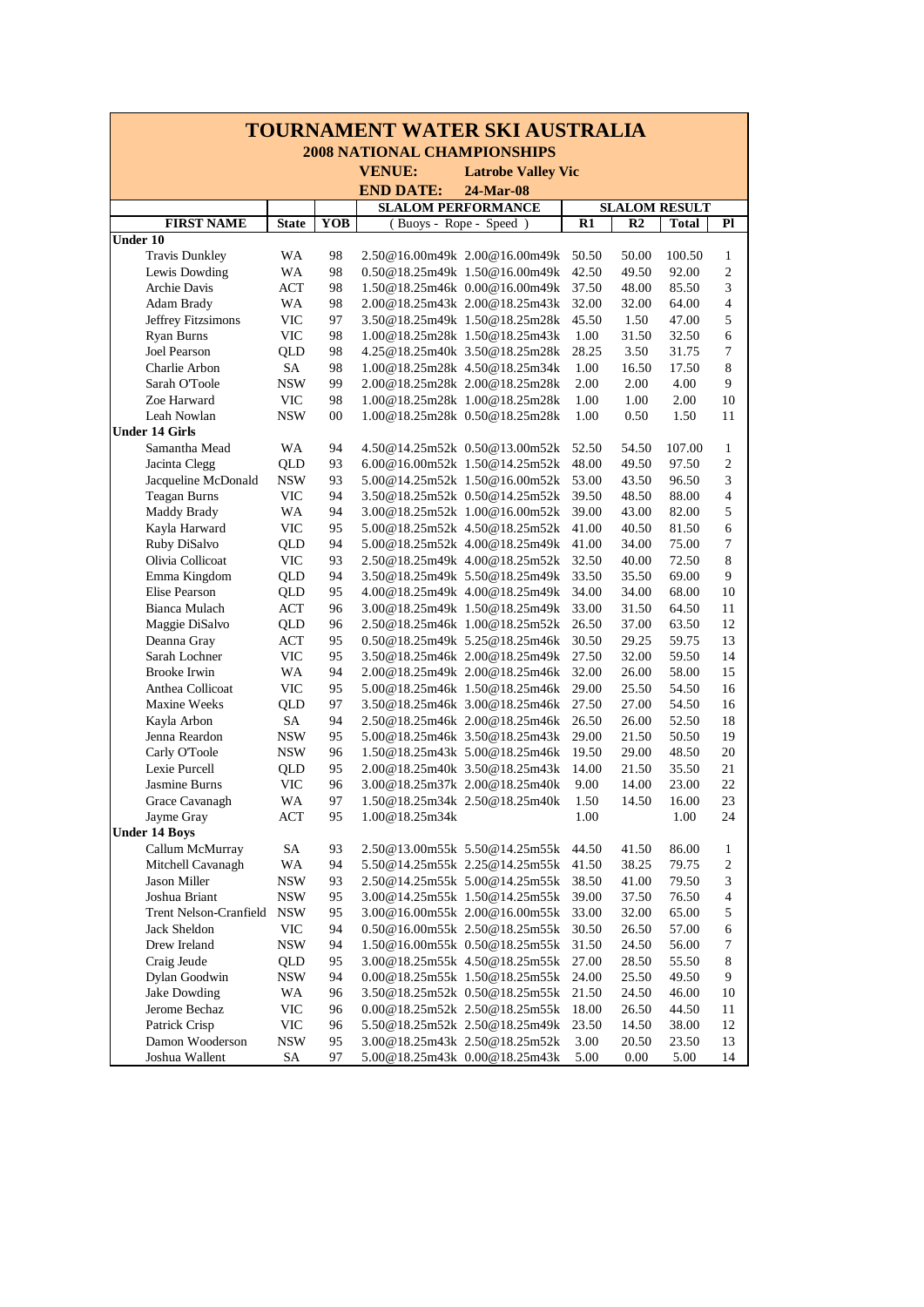| <b>TOURNAMENT WATER SKI AUSTRALIA</b>  |                   |            |                                                                |                |                                  |                                |  |  |  |  |  |
|----------------------------------------|-------------------|------------|----------------------------------------------------------------|----------------|----------------------------------|--------------------------------|--|--|--|--|--|
|                                        |                   |            | <b>2008 NATIONAL CHAMPIONSHIPS</b>                             |                |                                  |                                |  |  |  |  |  |
|                                        |                   |            | <b>VENUE:</b><br><b>Latrobe Valley Vic</b>                     |                |                                  |                                |  |  |  |  |  |
|                                        |                   |            | <b>END DATE:</b><br>24-Mar-08                                  |                |                                  |                                |  |  |  |  |  |
|                                        |                   |            | <b>SLALOM PERFORMANCE</b>                                      |                | <b>SLALOM RESULT</b>             |                                |  |  |  |  |  |
| <b>FIRST NAME</b>                      | <b>State</b>      | <b>YOB</b> | (Buoys - Rope - Speed)                                         | R1             | R2<br><b>Total</b>               | Pl                             |  |  |  |  |  |
| <b>Under 17 Girls</b>                  |                   |            |                                                                |                |                                  |                                |  |  |  |  |  |
| Alyce Bradstreet                       | <b>NSW</b>        | 91         | 2.50@13.00m55k 2.00@13.00m55k                                  | 32.50          | 32.00<br>64.50                   | $\mathbf{1}$                   |  |  |  |  |  |
| Sophie Bechaz                          | VIC               | 94         | 2.00@14.25m55k 3.50@16.00m55k                                  | 26.00          | 21.50<br>47.50                   | $\overline{2}$                 |  |  |  |  |  |
| Elissa Irwin                           | WA                | 91         | 2.50@16.00m55k 2.25@14.25m55k                                  | 20.50          | 26.25<br>46.75                   | 3                              |  |  |  |  |  |
| Janys Chiron                           | <b>VIC</b>        | 90         | 1.00@16.00m55k 2.00@16.00m55k                                  | 19.00          | 20.00<br>39.00                   | $\overline{4}$                 |  |  |  |  |  |
| Stephanie Bennie                       | <b>NSW</b>        | 91         | 2.00@18.25m55k 4.00@16.00m55k                                  | 14.00          | 22.00<br>36.00                   | $\sqrt{5}$                     |  |  |  |  |  |
| Jaimi Andrews                          | WA                | 91         | 0.50@18.25m55k 4.50@18.25m55k                                  | 12.50          | 16.50<br>29.00                   | 6                              |  |  |  |  |  |
| Denni Purcell                          | QLD               | 91         | 4.50@18.25m52k 5.00@18.25m55k                                  | 10.50          | 17.00<br>27.50                   | $\tau$                         |  |  |  |  |  |
| Sally Arbon                            | SA                | 92         | 4.50@18.25m52k 5.00@18.25m55k                                  | 10.50          | 17.00<br>27.50                   | 7                              |  |  |  |  |  |
| <b>Under 17 Boys</b><br>Daniel Wallent | SA                | 91         | 1.50@13.00m58k 2.00@12.00m58k                                  | 31.50          | 38.00<br>69.50                   | $\mathbf{1}$                   |  |  |  |  |  |
| <b>Timothy Bradstreet</b>              | <b>NSW</b>        | 93         | 0.50@12.00m58k 1.50@13.00m58k                                  | 36.50          | 31.50<br>68.00                   | $\overline{2}$                 |  |  |  |  |  |
| Nicholas Wrenn                         | WA                | 92         | 4.00@13.00m58k 1.50@14.25m58k                                  | 34.00          | 25.50<br>59.50                   | 3                              |  |  |  |  |  |
| Matthew Knight                         | SA                | 90         | 3.50@14.25m58k 0.50@13.00m58k                                  | 27.50          | 30.50<br>58.00                   | $\overline{4}$                 |  |  |  |  |  |
| Joshua Carroll                         | <b>VIC</b>        | 90         | 1.00@13.00m58k 3.00@14.25m58k                                  | 31.00          | 27.00<br>58.00                   | 4                              |  |  |  |  |  |
| James Sheldon                          | <b>VIC</b>        | 93         | 2.50@14.25m58k 4.00@14.25m58k                                  | 26.50          | 28.00<br>54.50                   | 6                              |  |  |  |  |  |
| Kirby Dickinson                        | SA                | 91         | 2.00@14.25m58k 4.00@14.25m58k                                  | 26.00          | 28.00<br>54.00                   | $\tau$                         |  |  |  |  |  |
| Will Adams                             | <b>VIC</b>        | 92         | 2.50@14.25m58k 3.50@14.25m58k                                  | 26.50          | 27.50<br>54.00                   | $\overline{7}$                 |  |  |  |  |  |
| David Pearson                          | QLD               | 90         | 0.50@14.25m58k 3.00@14.25m58k                                  | 24.50          | 27.00<br>51.50                   | 9                              |  |  |  |  |  |
| Justin Mills                           | <b>NSW</b>        | 91         | 2.50@14.25m58k 3.25@16.00m58k                                  | 26.50          | 21.25<br>47.75                   | 10                             |  |  |  |  |  |
| Sam Weeks                              | QLD               | 92         | 2.00@14.25m58k 2.50@18.25m58k                                  | 26.00          | 14.50<br>40.50                   | 11                             |  |  |  |  |  |
| <b>Alexander Pollock</b>               | <b>VIC</b>        | 91         | 5.00@13.00m58k                                                 | 35.00          | 35.00                            | 12                             |  |  |  |  |  |
| Daniel Kerslake                        | QLD               | 91         | 1.50@13.00m58k 2.50@18.25m52k                                  | 31.50          | 2.50<br>34.00                    | 13                             |  |  |  |  |  |
| Joshua Louder                          | <b>NSW</b>        | 91         | 2.50@18.25m55k 2.50@18.25m58k                                  | 8.50           | 14.50<br>23.00                   | 14                             |  |  |  |  |  |
| Daniel McDonald                        | <b>NSW</b>        | 91         | 0.00@18.25m55k 3.00@18.25m58k                                  | 6.00           | 15.00<br>21.00                   | 15                             |  |  |  |  |  |
| Brayden Collicoat                      | <b>VIC</b>        | 90         | 0.00@18.25m52k 0.00@16.00m58k                                  | 0.00           | 18.00<br>18.00                   | 16                             |  |  |  |  |  |
| <b>Bradley Goodwin</b>                 | <b>NSW</b>        | 92         | 1.50@18.25m52k 0.00@18.25m52k                                  | 1.50           | 0.00<br>1.50                     | 17                             |  |  |  |  |  |
| <b>Under 21 Womens</b>                 |                   |            |                                                                |                |                                  |                                |  |  |  |  |  |
| Tegan Bennie                           | <b>NSW</b>        | 89         | 2.00@18.25m49k 0.50@14.25m55k                                  | 2.00           | 24.50<br>24.50                   | 1                              |  |  |  |  |  |
| Kelly Weston                           | SA                | 88         | 5.00@18.25m49k 3.50@18.25m55k                                  | 5.00           | 15.50<br>15.50                   | 2                              |  |  |  |  |  |
| Melissa Gray                           | <b>ACT</b>        | 88         | 0.50@18.25m55k 1.50@18.25m55k                                  | 12.50          | 13.50<br>13.50                   | $\mathfrak{Z}$                 |  |  |  |  |  |
| Gabrielle Allen                        | SA                | 87         | 1.50@14.25m55k 3.50@18.25m49k                                  | 25.50          | 3.50<br>3.50                     | $\overline{4}$                 |  |  |  |  |  |
| <b>Under 21 Mens</b>                   |                   |            |                                                                |                |                                  |                                |  |  |  |  |  |
| Nicholas Purcell                       | QLD               | 89<br>89   | 3.00@12.00m58k 4.50@13.00m58k<br>5.00@13.00m58k 4.00@13.00m58k | 27.00<br>23.00 | 22.50<br>22.50<br>22.00<br>22.00 | $\mathbf{1}$<br>$\overline{c}$ |  |  |  |  |  |
| Christian Kingdom<br><b>Tim Martin</b> | QLD<br><b>VIC</b> | 90         | 0.00@18.25m58k 1.50@13.00m58k                                  | 0.00           | 19.50<br>19.50                   | 3                              |  |  |  |  |  |
| <b>Steven Moss</b>                     | WA                | 88         | 2.50@14.25m58k 2.50@14.25m58k                                  | 14.50          | 14.50<br>14.50                   | 4                              |  |  |  |  |  |
| Wayne Olifent                          | SA                | 87         | 2.00@14.25m58k 5.00@16.00m58k                                  | 14.00          | 11.00<br>11.00                   | 5                              |  |  |  |  |  |
| <b>Jonathon Moses</b>                  | <b>NSW</b>        | 89         | 3.50@16.00m58k 4.00@16.00m58k                                  | 9.50           | 10.00<br>10.00                   | 6                              |  |  |  |  |  |
| Matthew Carroll                        | <b>VIC</b>        | 89         | 3.00@18.25m58k 4.50@18.25m58k                                  | 3.00           | 4.50<br>4.50                     | 7                              |  |  |  |  |  |
| <b>Over 21 Womens</b>                  |                   |            |                                                                |                |                                  |                                |  |  |  |  |  |
| Jane Funk                              | <b>NSW</b>        | 73         | 1.50@16.00m55k 4.00@14.25m55k                                  | 19.50          | 28.00<br>47.50                   | $\mathbf{1}$                   |  |  |  |  |  |
| Over 21 Mens                           |                   |            |                                                                |                |                                  |                                |  |  |  |  |  |
| Lee Bray                               | <b>VIC</b>        | 78         | 2.00@12.00m58k 3.00@12.00m58k                                  | 26.00          | 27.00<br>53.00                   | 1                              |  |  |  |  |  |
| Tim Reid                               | <b>VIC</b>        | 79         | 2.00@12.00m58k 2.50@13.00m58k                                  | 26.00          | 20.50<br>46.50                   | $\overline{c}$                 |  |  |  |  |  |
| David Lawn                             | <b>VIC</b>        | 76         | 5.00@13.00m58k 3.50@13.00m58k                                  | 23.00          | 21.50<br>44.50                   | 3                              |  |  |  |  |  |
| Ben Wilson                             | <b>VIC</b>        | 82         | 2.00@13.00m58k 2.50@13.00m58k                                  | 20.00          | 20.50<br>40.50                   | $\overline{4}$                 |  |  |  |  |  |
| Adrian Kupinic                         | <b>VIC</b>        | 75         | 1.50@13.00m58k 1.50@13.00m58k                                  | 19.50          | 19.50<br>39.00                   | 5                              |  |  |  |  |  |
| <b>Brad Weston</b>                     | SA                | 86         | 2.50@14.25m58k 4.50@13.00m58k                                  | 14.50          | 22.50<br>37.00                   | $\epsilon$                     |  |  |  |  |  |
| Cain Schmidt                           | <b>VIC</b>        | 76         | 1.50@18.25m58k 1.50@12.00m58k                                  | 1.50           | 25.50<br>27.00                   | 7                              |  |  |  |  |  |
| Rodney Kitchen                         | <b>VIC</b>        | 74         | 2.50@18.25m58k 3.50@18.25m58k                                  | 2.50           | 3.50<br>6.00                     | $\,8\,$                        |  |  |  |  |  |
| Over 35 Women                          |                   |            |                                                                |                |                                  |                                |  |  |  |  |  |
| Lisa Cavanagh                          | WA                | 71         | 4.00@13.00m52k 4.00@18.25m40k                                  | 46.00          | 4.00<br>50.00                    | 1                              |  |  |  |  |  |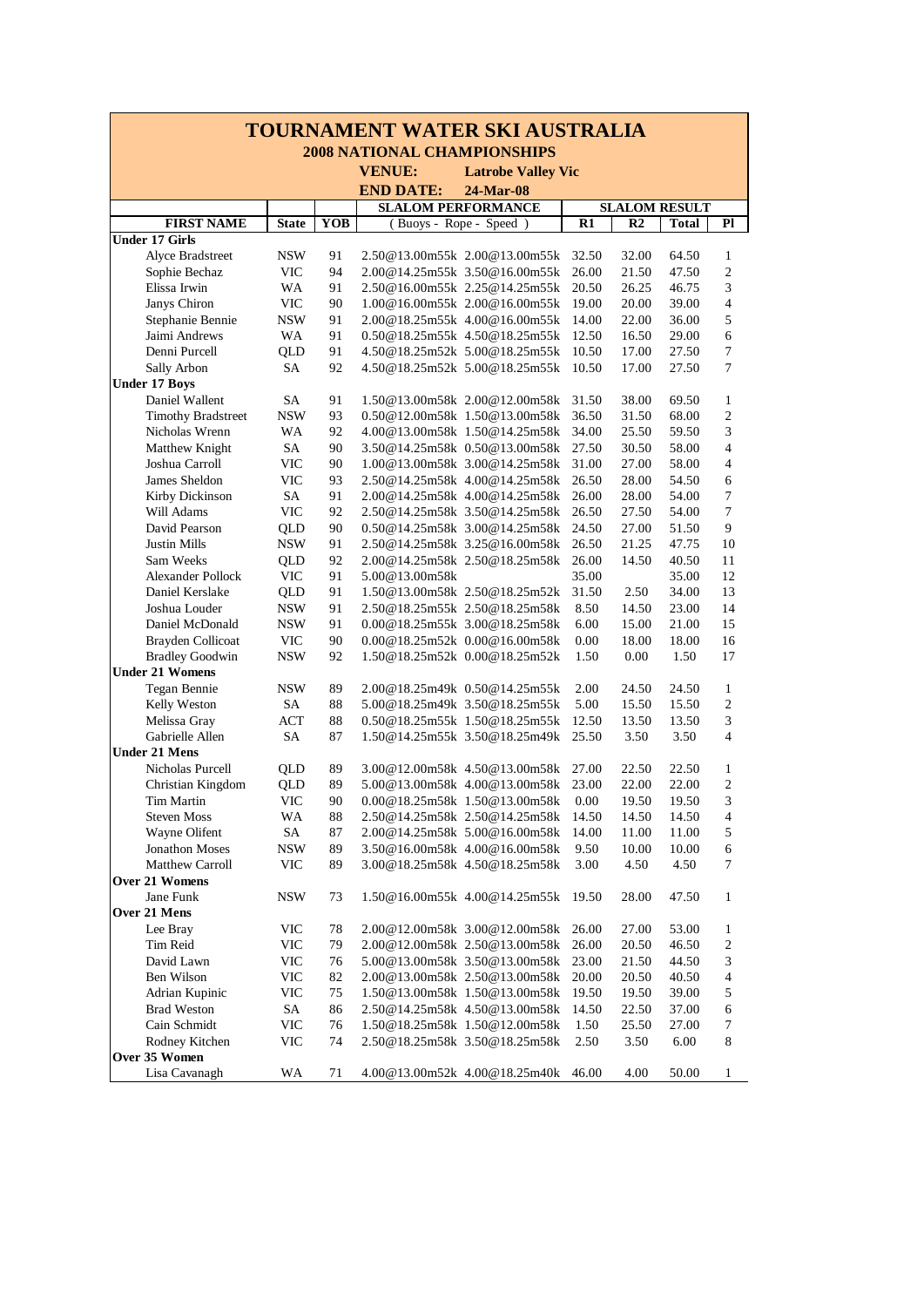| <b>TOURNAMENT WATER SKI AUSTRALIA</b> |                                    |              |     |                           |                                    |       |                |                      |                  |  |  |  |  |
|---------------------------------------|------------------------------------|--------------|-----|---------------------------|------------------------------------|-------|----------------|----------------------|------------------|--|--|--|--|
|                                       | <b>2008 NATIONAL CHAMPIONSHIPS</b> |              |     |                           |                                    |       |                |                      |                  |  |  |  |  |
|                                       |                                    |              |     | <b>VENUE:</b>             | <b>Latrobe Valley Vic</b>          |       |                |                      |                  |  |  |  |  |
|                                       |                                    |              |     | <b>END DATE:</b>          | 24-Mar-08                          |       |                |                      |                  |  |  |  |  |
|                                       |                                    |              |     | <b>SLALOM PERFORMANCE</b> |                                    |       |                | <b>SLALOM RESULT</b> |                  |  |  |  |  |
|                                       | <b>FIRST NAME</b>                  | <b>State</b> | YOB | (Buoys - Rope - Speed)    |                                    | R1    | R <sub>2</sub> | <b>Total</b>         | Pl               |  |  |  |  |
|                                       | Over 35 Men                        |              |     |                           |                                    |       |                |                      |                  |  |  |  |  |
|                                       | John Adams                         | VIC          | 59  |                           | 2.00@11.25m55k 5.50@12.00m55k      | 38.00 | 35.50          | 73.50                | 1                |  |  |  |  |
|                                       | Jean-Luc Marinai                   | WA           | 64  |                           | 0.50@12.00m55k 2.00@11.25m55k      | 30.50 | 38.00          | 68.50                | $\overline{2}$   |  |  |  |  |
|                                       | <b>Rob Fenwick</b>                 | WA           | 70  |                           | 3.50@12.00m55k 3.00@12.00m55k      | 33.50 | 33.00          | 66.50                | 3                |  |  |  |  |
|                                       | Graham Cavanagh                    | WA           | 65  |                           | 4.50@13.00m55k 2.50@12.00m55k      | 28.50 | 32.50          | 61.00                | $\overline{4}$   |  |  |  |  |
|                                       | Shaun Jeffries                     | WA           | 69  |                           | 2.50@13.00m55k 2.00@12.00m55k      | 26.50 | 32.00          | 58.50                | 5                |  |  |  |  |
|                                       | Ross DiSalvo                       | QLD          | 63  |                           | $0.50@13.00m55k$ 2.50 $@14.25m55k$ | 24.50 | 20.50          | 45.00                | 6                |  |  |  |  |
|                                       | Neil O'Toole                       | <b>NSW</b>   | 66  |                           | 2.50@14.25m55k 4.50@14.25m55k      | 20.50 | 22.50          | 43.00                | 7                |  |  |  |  |
|                                       | Michael Rowan                      | <b>VIC</b>   | 63  |                           | 2.50@12.00m55k 5.50@18.25m52k      | 32.50 | 5.50           | 38.00                | 8                |  |  |  |  |
|                                       | <b>Wayne Ross</b>                  | <b>VIC</b>   |     |                           | 3.50@16.00m55k 2.00@16.00m55k      | 15.50 | 14.00          | 29.50                | 9                |  |  |  |  |
|                                       | Jamie Campbell                     | <b>NSW</b>   | 63  |                           | 2.50@14.25m55k 5.25@18.25m52k      | 20.50 | 5.25           | 25.75                | 10               |  |  |  |  |
|                                       | Wayne Smith                        | <b>NSW</b>   | 68  |                           | 2.50@14.25m55k 4.50@18.25m52k      | 20.50 | 4.50           | 25.00                | 11               |  |  |  |  |
|                                       | Col Pearson                        | QLD          | 62  |                           | 3.25@18.25m52k 5.00@18.25m55k      | 3.25  | 11.00          | 14.25                | 12               |  |  |  |  |
|                                       | Over 45 Women                      |              |     |                           |                                    |       |                |                      |                  |  |  |  |  |
|                                       | Sue Crisp                          | <b>VIC</b>   | 54  |                           | 5.00@16.00m52k 4.00@16.00m52k      | 35.00 | 34.00          | 69.00                | 1                |  |  |  |  |
|                                       | Over 45 Men                        |              |     |                           |                                    |       |                |                      |                  |  |  |  |  |
|                                       | James Bradstreet                   | <b>NSW</b>   | 55  |                           | $0.00@12.00m55k$ 1.00 $@11.25m55k$ | 36.00 | 43.00          | 79.00                | $\mathbf{1}$     |  |  |  |  |
|                                       | <b>Bruce Cockburn</b>              | <b>NSW</b>   | 51  |                           | 0.00@13.00m55k 2.50@12.00m55k      | 30.00 | 38.50          | 68.50                | $\overline{2}$   |  |  |  |  |
|                                       | Gary Redlich                       | <b>VIC</b>   | 60  |                           | 1.50@14.25m55k 1.50@14.25m55k      | 25.50 | 25.50          | 51.00                | 3                |  |  |  |  |
|                                       | Mark Louder                        | <b>NSW</b>   | 56  |                           | 5.00@18.25m55k 0.50@14.25m55k      | 17.00 | 24.50          | 41.50                | $\overline{4}$   |  |  |  |  |
|                                       | David Weston                       | SA           | 56  |                           | 3.50@18.25m55k 2.00@14.25m55k      | 15.50 | 26.00          | 41.50                | $\overline{4}$   |  |  |  |  |
|                                       | <b>Brian Woolley</b>               | <b>NSW</b>   | 55  |                           | 4.00@16.00m55k 1.00@16.00m55k      | 22.00 | 19.00          | 41.00                | 6                |  |  |  |  |
|                                       | Michael Wrenn                      | WA           | 55  |                           | 0.50@16.00m55k 4.00@16.00m55k      | 18.50 | 22.00          | 40.50                | $\overline{7}$   |  |  |  |  |
|                                       | Craig Stephen                      | <b>VIC</b>   |     |                           | 4.50@18.25m49k 3.00@14.25m55k      | 4.50  | 27.00          | 31.50                | $\,$ 8 $\,$      |  |  |  |  |
|                                       | Lee Martin                         | <b>VIC</b>   | 62  |                           | $0.00@18.25m55k$ 4.00 $@18.25m55k$ | 12.00 | 16.00          | 28.00                | 9                |  |  |  |  |
|                                       | Over 55 Women                      |              |     |                           |                                    |       |                |                      |                  |  |  |  |  |
|                                       | Maggie Hill                        | QLD          | 44  |                           | 2.50@14.25m49k 2.50@14.25m49k      | 38.50 | 38.50          | 77.00                | $\mathbf{1}$     |  |  |  |  |
|                                       | Over 55 Men                        |              |     |                           |                                    |       |                |                      |                  |  |  |  |  |
|                                       | Alan Dagg                          | WA           | 47  |                           | 5.00@14.25m52k 0.50@12.00m52k      | 35.00 | 42.50          | 77.50                | 1                |  |  |  |  |
|                                       | Waldie Priekulis                   | VIC          | 52  |                           | 2.25@12.00m52k 3.50@18.25m43k      | 44.25 | 3.50           | 47.75                | $\overline{2}$   |  |  |  |  |
|                                       | Graham Budd                        | WA           |     |                           | 5.00@18.25m43k 2.00@13.00m52k      | 5.00  | 38.00          | 43.00                | 3                |  |  |  |  |
|                                       | <b>Open Women</b>                  |              |     |                           |                                    |       |                |                      |                  |  |  |  |  |
|                                       | Emma Sheers                        | QLD          | 75  |                           | $0.50@11.25m55k$ $2.00@11.25m55k$  | 30.50 | 32.00          | 32.00                | $\mathbf{1}$     |  |  |  |  |
|                                       | Cathryn Humphrey                   | <b>VIC</b>   | 83  |                           | 1.50@12.00m55k 2.00@12.00m55k      | 25.50 | 26.00          | 26.00                | $\overline{2}$   |  |  |  |  |
|                                       | Michale Briant                     | <b>NSW</b>   | 89  |                           | 1.00@12.00m55k 1.25@12.00m55k      | 25.00 | 25.25          | 25.25                | 3                |  |  |  |  |
|                                       | Chelsea Scott                      | <b>SA</b>    | 89  |                           | 0.50@13.00m55k 2.50@13.00m55k      | 18.50 | 20.50          | 20.50                | $\overline{4}$   |  |  |  |  |
|                                       | Nicki Southwell                    | ACT          | 79  |                           | 2.50@14.25m55k 4.50@14.25m55k      | 14.50 | 16.50          | 16.50                | 5                |  |  |  |  |
|                                       | Jacinta Carroll                    | <b>VIC</b>   | 92  |                           | 3.25@14.25m55k 3.00@14.25m55k      | 15.25 | 15.00          | 15.00                | 6                |  |  |  |  |
|                                       | Naomi Bechaz                       | <b>VIC</b>   | 89  |                           | 1.00@16.00m55k 1.50@14.25m55k      | 7.00  | 13.50          | 13.50                | 7                |  |  |  |  |
|                                       | <b>Open Men</b>                    |              |     |                           |                                    |       |                |                      |                  |  |  |  |  |
|                                       | Nick Adams                         | <b>VIC</b>   | 88  |                           | 3.50@11.25m58k 2.00@10.75m58k      | 33.50 | 38.00          | 38.00                | $\mathbf{1}$     |  |  |  |  |
|                                       | Joel Wing                          | QLD          | 80  |                           | 6.00@11.25m58k 1.50@11.25m58k      | 36.00 | 31.50          | 31.50                | $\boldsymbol{2}$ |  |  |  |  |
|                                       | Peter Cornale                      | <b>VIC</b>   | 71  |                           | 1.00@11.25m58k 1.00@11.25m58k      | 31.00 | 31.00          | 31.00                | 3                |  |  |  |  |
|                                       | Chris Cockburn                     | <b>NSW</b>   | 79  |                           | 1.50@11.25m58k 4.50@12.00m58k      | 31.50 | 28.50          | 28.50                | 4                |  |  |  |  |
|                                       | Gavin McMillan                     | VIC          | 77  |                           | 0.50@11.25m58k 4.50@12.00m58k      | 30.50 | 28.50          | 28.50                | $\overline{4}$   |  |  |  |  |
|                                       | Andrew Miller                      | ACT          | 77  |                           | 0.00@18.25m58k 3.50@12.00m58k      | 0.00  | 27.50          | 27.50                | 6                |  |  |  |  |
|                                       | Daniel Knight                      | SA           | 88  |                           | 0.00@12.00m58k 3.00@12.00m58k      | 24.00 | 27.00          | 27.00                | 7                |  |  |  |  |
|                                       | Paul Sheehy                        | QLD          | 70  |                           | 1.50@12.00m58k 4.50@13.00m58k      | 25.50 | 22.50          | 22.50                | 8                |  |  |  |  |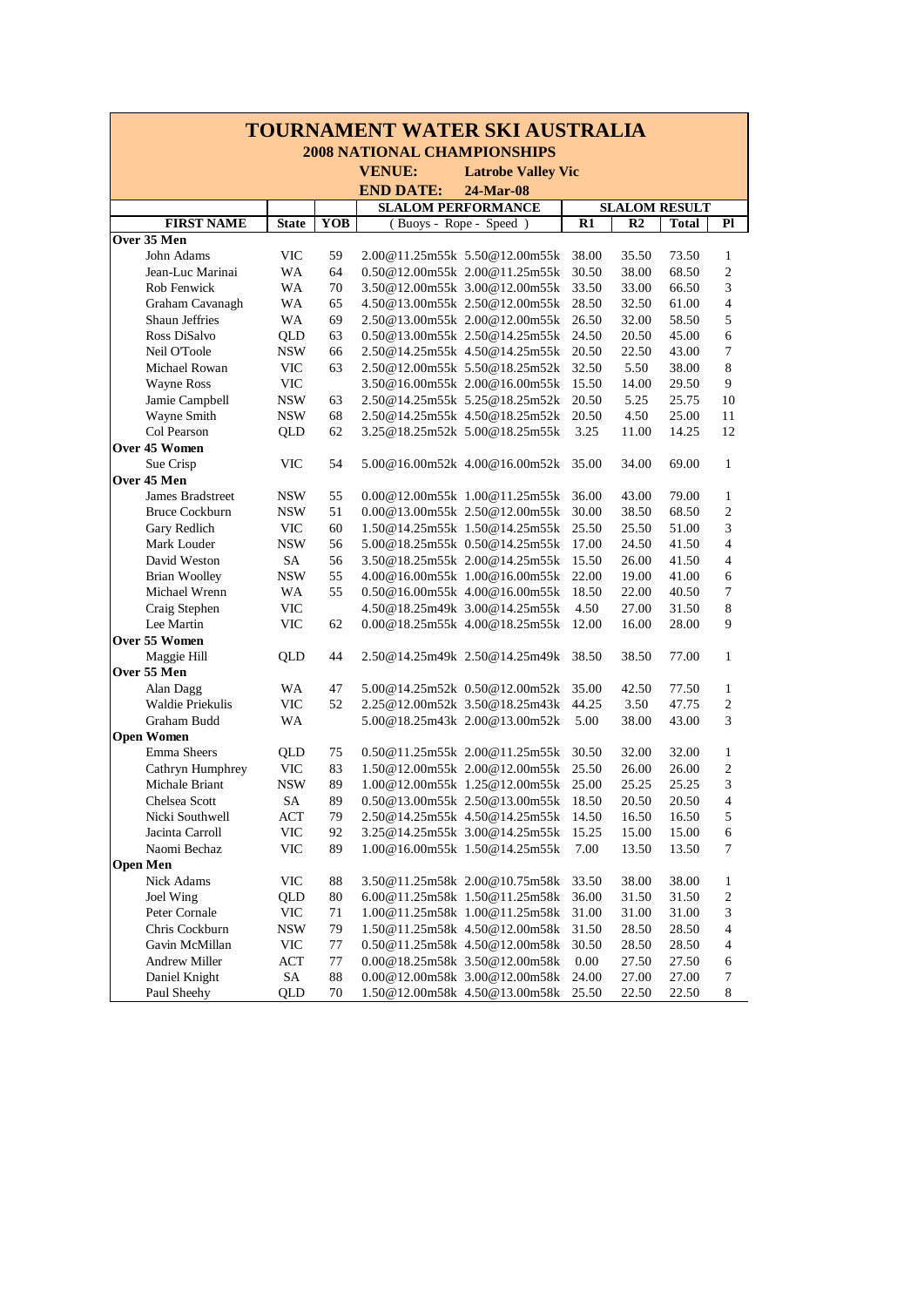| <b>TOURNAMENT WATER SKI AUSTRALIA</b> |                               |              |        |      |                |              |                          |  |  |  |  |  |
|---------------------------------------|-------------------------------|--------------|--------|------|----------------|--------------|--------------------------|--|--|--|--|--|
| <b>2008 NATIONAL CHAMPIONSHIPS</b>    |                               |              |        |      |                |              |                          |  |  |  |  |  |
| <b>VENUE: Latrobe Valley Vic</b>      |                               |              |        |      |                |              |                          |  |  |  |  |  |
|                                       | <b>END DATE:</b><br>24-Mar-08 |              |        |      |                |              |                          |  |  |  |  |  |
| <b>TRICK RESULT</b>                   |                               |              |        |      |                |              |                          |  |  |  |  |  |
|                                       | <b>FIRST NAME</b>             | <b>State</b> | YOB    | R1   | R <sub>2</sub> | <b>Total</b> | P1                       |  |  |  |  |  |
|                                       |                               |              |        |      |                |              |                          |  |  |  |  |  |
| <b>Under 10</b>                       |                               |              |        |      |                |              |                          |  |  |  |  |  |
|                                       | Sarah O'Toole                 | NSW          | 99     | 1240 | 1670           | 2910         | 1                        |  |  |  |  |  |
|                                       | Archie Davis                  | <b>ACT</b>   | 98     | 1070 | 1070           | 2140         | $\boldsymbol{2}$         |  |  |  |  |  |
|                                       | <b>Travis Dunkley</b>         | <b>WA</b>    | 98     | 1020 | 950            | 1970         | 3                        |  |  |  |  |  |
|                                       | Lewis Dowding                 | <b>WA</b>    | 98     | 700  | 830            | 1530         | $\overline{4}$           |  |  |  |  |  |
|                                       | Ryan Burns                    | <b>VIC</b>   | 98     | 680  | 760            | 1440         | 5                        |  |  |  |  |  |
|                                       | Jeffrey Fitzsimons            | VIC          | 97     | 700  | 580            | 1280         | 6                        |  |  |  |  |  |
|                                       | Zoe Harward                   | VIC          | 98     | 410  | 400            | 810          | 7                        |  |  |  |  |  |
|                                       | Leah Nowlan                   | <b>NSW</b>   | $00\,$ | 380  | 410            | 790          | 8                        |  |  |  |  |  |
|                                       | Charlie Arbon                 | SA           | 98     | 320  | 260            | 580          | 9                        |  |  |  |  |  |
|                                       | Joel Pearson                  | <b>QLD</b>   | 98     | 200  | 380            | 580          | 9                        |  |  |  |  |  |
|                                       | Adam Brady                    | <b>WA</b>    | 98     | 80   | 380            | 460          | 11                       |  |  |  |  |  |
|                                       | Georgia Cavanagh              | WA           | 00     | 140  | 140            | 280          | 12                       |  |  |  |  |  |
| <b>Under 14 Girls</b>                 |                               |              |        |      |                |              |                          |  |  |  |  |  |
|                                       | Kayla Harward                 | <b>VIC</b>   | 95     | 2210 | 2240           | 4450         | 1                        |  |  |  |  |  |
|                                       | Bianca Mulach                 | <b>ACT</b>   | 96     | 2280 | 2080           | 4360         | $\overline{c}$           |  |  |  |  |  |
|                                       | Samantha Mead                 | WA           | 94     | 2080 | 2180           | 4260         | 3                        |  |  |  |  |  |
|                                       | <b>Teagan Burns</b>           | <b>VIC</b>   | 94     | 1950 | 1410           | 3360         | $\overline{\mathcal{L}}$ |  |  |  |  |  |
|                                       | <b>Maddy Brady</b>            | WA           | 94     | 1580 | 1710           | 3290         | 5                        |  |  |  |  |  |
|                                       | Jacinta Clegg                 | QLD          | 93     | 1230 | 1920           | 3150         | 6                        |  |  |  |  |  |
|                                       | Carly O'Toole                 | <b>NSW</b>   | 96     | 1180 | 1940           | 3120         | 7                        |  |  |  |  |  |
|                                       | Jacqueline McDonald           | <b>NSW</b>   | 93     | 1210 | 1130           | 2340         | 8                        |  |  |  |  |  |
|                                       | Ruby DiSalvo                  | QLD          | 94     | 1010 | 1330           | 2340         | $\,8\,$                  |  |  |  |  |  |
|                                       | Maggie DiSalvo                | <b>QLD</b>   | 96     | 1240 | 1090           | 2330         | 10                       |  |  |  |  |  |
|                                       | Anthea Collicoat              | <b>VIC</b>   | 95     | 1060 | 1210           | 2270         | 11                       |  |  |  |  |  |
|                                       | <b>Elise Pearson</b>          | <b>QLD</b>   | 95     | 780  | 780            | 1560         | 12                       |  |  |  |  |  |
|                                       | Sophie Bechaz                 | VIC          | 94     | 660  | 860            | 1520         | 13                       |  |  |  |  |  |
|                                       | Deanna Gray                   | ACT          | 95     | 700  | 760            | 1460         | 14                       |  |  |  |  |  |
|                                       | Olivia Collicoat              | VIC          | 93     | 810  | 590            | 1400         | 15                       |  |  |  |  |  |
|                                       | Grace Cavanagh                | <b>WA</b>    | 97     | 780  | 610            | 1390         | 16                       |  |  |  |  |  |
|                                       | <b>Brooke Irwin</b>           | WA           | 94     | 700  | 610            | 1310         | 17                       |  |  |  |  |  |
|                                       | Jasmine Burns                 | <b>VIC</b>   | 96     | 590  | 520            | 1110         | 18                       |  |  |  |  |  |
|                                       | Lexie Purcell                 | <b>QLD</b>   | 95     | 500  | 580            | 1080         | 19                       |  |  |  |  |  |
|                                       | Emma Kingdom                  | <b>QLD</b>   | 94     | 450  | 490            | 940          | 20                       |  |  |  |  |  |
|                                       | Maxine Weeks                  | QLD          | 97     | 400  | 490            | 890          | 21                       |  |  |  |  |  |
|                                       | Sarah Lochner                 | <b>VIC</b>   | 95     | 500  | 320            | 820          | 22                       |  |  |  |  |  |
|                                       | Jenna Reardon                 | <b>NSW</b>   | 95     | 320  | 460            | 780          | 23                       |  |  |  |  |  |
| <b>Under 14 Boys</b>                  |                               |              |        |      |                |              |                          |  |  |  |  |  |
|                                       | Joshua Briant                 | <b>NSW</b>   | 95     | 6670 | 6620           | 13290        | 1                        |  |  |  |  |  |
|                                       | Joshua Wallent                | SA           | 97     | 2270 | 2270           | 4540         | 2                        |  |  |  |  |  |
|                                       | Mitchell Cavanagh             | WA           | 94     | 2090 | 1630           | 3720         | 3                        |  |  |  |  |  |
|                                       | Patrick Crisp                 | <b>VIC</b>   | 96     | 1690 | 1750           | 3440         | $\overline{4}$           |  |  |  |  |  |
|                                       | Drew Ireland                  | <b>NSW</b>   | 94     | 1270 | 960            | 2230         | 5                        |  |  |  |  |  |
|                                       | Jake Dowding                  | WA           | 96     | 680  | 1280           | 1960         | 6                        |  |  |  |  |  |
|                                       | Craig Jeude                   | QLD          | 95     | 760  | 880            | 1640         | 7                        |  |  |  |  |  |
|                                       | Damon Wooderson               | <b>NSW</b>   | 95     | 810  | 810            | 1620         | 8                        |  |  |  |  |  |
|                                       | Callum McMurray               | SA           | 93     | 650  | 560            | 1210         | 9                        |  |  |  |  |  |
|                                       | Jack Sheldon                  | VIC          | 94     | 520  | 660            | 1180         | 10                       |  |  |  |  |  |
|                                       | Jason Miller                  | <b>NSW</b>   | 93     | 460  | 410            | 870          | 11                       |  |  |  |  |  |
|                                       | Jerome Bechaz                 | <b>VIC</b>   | 96     | 370  | 500            | 870          | 11                       |  |  |  |  |  |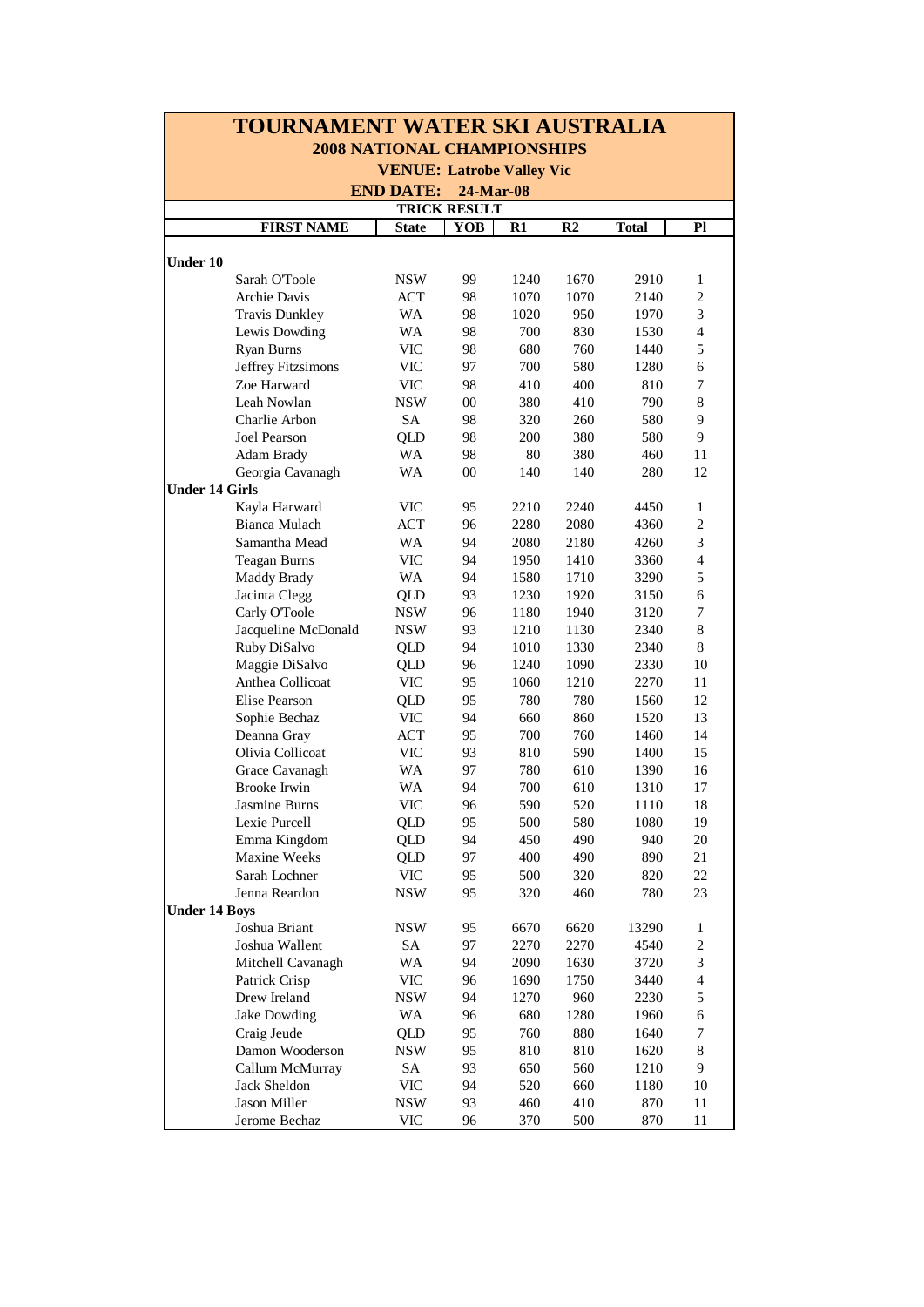| TOURNAMENT WATER SKI AUSTRALIA |                                    |                     |       |       |              |                         |  |  |  |  |  |  |  |
|--------------------------------|------------------------------------|---------------------|-------|-------|--------------|-------------------------|--|--|--|--|--|--|--|
|                                | <b>2008 NATIONAL CHAMPIONSHIPS</b> |                     |       |       |              |                         |  |  |  |  |  |  |  |
|                                | <b>VENUE: Latrobe Valley Vic</b>   |                     |       |       |              |                         |  |  |  |  |  |  |  |
|                                | <b>END DATE:</b><br>24-Mar-08      |                     |       |       |              |                         |  |  |  |  |  |  |  |
|                                |                                    | <b>TRICK RESULT</b> |       |       |              |                         |  |  |  |  |  |  |  |
| <b>FIRST NAME</b>              | <b>State</b>                       | YOB                 | R1    | R2    | <b>Total</b> | P1                      |  |  |  |  |  |  |  |
| <b>Under 17 Girls</b>          |                                    |                     |       |       |              |                         |  |  |  |  |  |  |  |
| Elissa Irwin                   | <b>WA</b>                          | 91                  | 2600  | 2760  | 5360         | 1                       |  |  |  |  |  |  |  |
| Alyce Bradstreet               | <b>NSW</b>                         | 91                  | 2890  | 1560  | 4450         | 2                       |  |  |  |  |  |  |  |
| Stephanie Bennie               | <b>NSW</b>                         | 91                  | 1960  | 2210  | 4170         | 3                       |  |  |  |  |  |  |  |
| Jaimi Andrews                  | WA                                 | 91                  | 1750  | 2160  | 3910         | $\overline{4}$          |  |  |  |  |  |  |  |
| Janys Chiron                   | <b>VIC</b>                         | 90                  | 1260  | 1390  | 2650         | 5                       |  |  |  |  |  |  |  |
| <b>Under 17 Boys</b>           |                                    |                     |       |       |              |                         |  |  |  |  |  |  |  |
| <b>Timothy Bradstreet</b>      | <b>NSW</b>                         | 93                  | 6660  | 6920  | 13580        | $\mathbf{1}$            |  |  |  |  |  |  |  |
| Nicholas Wrenn                 | WA                                 | 92                  | 3440  | 3950  | 7390         | $\sqrt{2}$              |  |  |  |  |  |  |  |
| Daniel Wallent                 | <b>SA</b>                          | 91                  | 3610  | 3560  | 7170         | 3                       |  |  |  |  |  |  |  |
| <b>Alexander Pollock</b>       | <b>VIC</b>                         | 91                  | 5410  |       | 5410         | $\overline{4}$          |  |  |  |  |  |  |  |
| Joshua Carroll                 | <b>VIC</b>                         | 90                  | 2330  | 2800  | 5130         | 5                       |  |  |  |  |  |  |  |
| Kirby Dickinson                | <b>SA</b>                          | 91                  | 1720  | 1680  | 3400         | 6                       |  |  |  |  |  |  |  |
| <b>Under 21 Womens</b>         |                                    |                     |       |       |              |                         |  |  |  |  |  |  |  |
| Tegan Bennie                   | <b>NSW</b>                         | 89                  | 2570  | 2110  | 2110         | 1                       |  |  |  |  |  |  |  |
| <b>Under 21 Mens</b>           |                                    |                     |       |       |              |                         |  |  |  |  |  |  |  |
| Matthew Carroll                | <b>VIC</b>                         | 89                  | 2960  | 5070  | 5070         | $\mathbf{1}$            |  |  |  |  |  |  |  |
| <b>Steven Moss</b>             | WA                                 | 88                  | 3810  | 2840  | 2840         | 2                       |  |  |  |  |  |  |  |
| Wayne Olifent                  | <b>SA</b>                          | 87                  | 1520  | 1940  | 1940         | 3                       |  |  |  |  |  |  |  |
| Over 21 Mens                   |                                    |                     |       |       |              |                         |  |  |  |  |  |  |  |
| Lee Bray                       | <b>VIC</b>                         | 78                  | 2850  | 2400  | 5250         | $\mathbf{1}$            |  |  |  |  |  |  |  |
| Gavin McMillan                 | <b>VIC</b>                         | 77                  | 2180  | 2670  | 4850         | 2                       |  |  |  |  |  |  |  |
| <b>Brad Weston</b>             | <b>SA</b>                          | 86                  | 1370  | 1700  | 3070         | 3                       |  |  |  |  |  |  |  |
| Over 35 Women                  |                                    |                     |       |       |              |                         |  |  |  |  |  |  |  |
| Christine Stephen              | VIC                                |                     | 740   | 660   | 1400         | $\mathbf{1}$            |  |  |  |  |  |  |  |
| Over 35 Men                    |                                    |                     |       |       |              |                         |  |  |  |  |  |  |  |
| Jean-Luc Marinai               | WA                                 | 64                  | 480   | 980   | 1460         | $\mathbf{1}$            |  |  |  |  |  |  |  |
| Over 45 Women                  |                                    |                     |       |       |              |                         |  |  |  |  |  |  |  |
| Sue Crisp                      | VIC                                | 54                  | 1230  | 1270  | 2500         | $\mathbf{1}$            |  |  |  |  |  |  |  |
| Over 45 Men                    |                                    |                     |       |       |              |                         |  |  |  |  |  |  |  |
| Mark Louder                    | NSW                                | 56                  | 1190  | 1660  | 2850         | 1                       |  |  |  |  |  |  |  |
| <b>Brian Woolley</b>           | <b>NSW</b>                         | 55                  | 1230  | 1440  | 2670         | $\overline{c}$          |  |  |  |  |  |  |  |
| Over 55 Women                  |                                    |                     |       |       |              |                         |  |  |  |  |  |  |  |
| Maggie Hill                    | QLD                                | 44                  | 240   | 240   | 480          | $\mathbf{1}$            |  |  |  |  |  |  |  |
| Over 55 Men                    |                                    |                     |       |       |              |                         |  |  |  |  |  |  |  |
| Alan Dagg                      | WA                                 | 47                  | 1730  | 1770  | 3500         | 1                       |  |  |  |  |  |  |  |
| <b>Richard Crisp</b>           | $\ensuremath{\text{VIC}}$          | 46                  | 1320  | 1830  | 3150         | $\overline{c}$          |  |  |  |  |  |  |  |
| Waldie Priekulis               | $\ensuremath{\text{VIC}}$          | 52                  | 1490  | 860   | 2350         | 3                       |  |  |  |  |  |  |  |
| <b>Open Women</b>              |                                    |                     |       |       |              |                         |  |  |  |  |  |  |  |
| Michale Briant                 | <b>NSW</b>                         | 89                  | 7760  | 7870  | 7870         | 1                       |  |  |  |  |  |  |  |
| Cathryn Humphrey               | <b>VIC</b>                         | 83                  | 6550  | 6340  | 6340         | $\overline{c}$          |  |  |  |  |  |  |  |
| Nicki Southwell                | ACT                                | 79                  | 4670  | 4540  | 4540         | 3                       |  |  |  |  |  |  |  |
| Chelsea Scott                  | SA                                 | 89                  | 5700  | 4430  | 4430         | $\overline{\mathbf{4}}$ |  |  |  |  |  |  |  |
| Jacinta Carroll                | <b>VIC</b>                         | 92                  | 3810  | 2870  | 2870         | 5                       |  |  |  |  |  |  |  |
| <b>Open Men</b>                |                                    |                     |       |       |              |                         |  |  |  |  |  |  |  |
| Joel Wing                      | QLD                                | 80                  | 10090 | 10740 | 10740        | $\mathbf{1}$            |  |  |  |  |  |  |  |
| Ryan Green                     | WA                                 | $77 \,$             | 9910  | 10390 | 10390        | $\mathfrak{2}$          |  |  |  |  |  |  |  |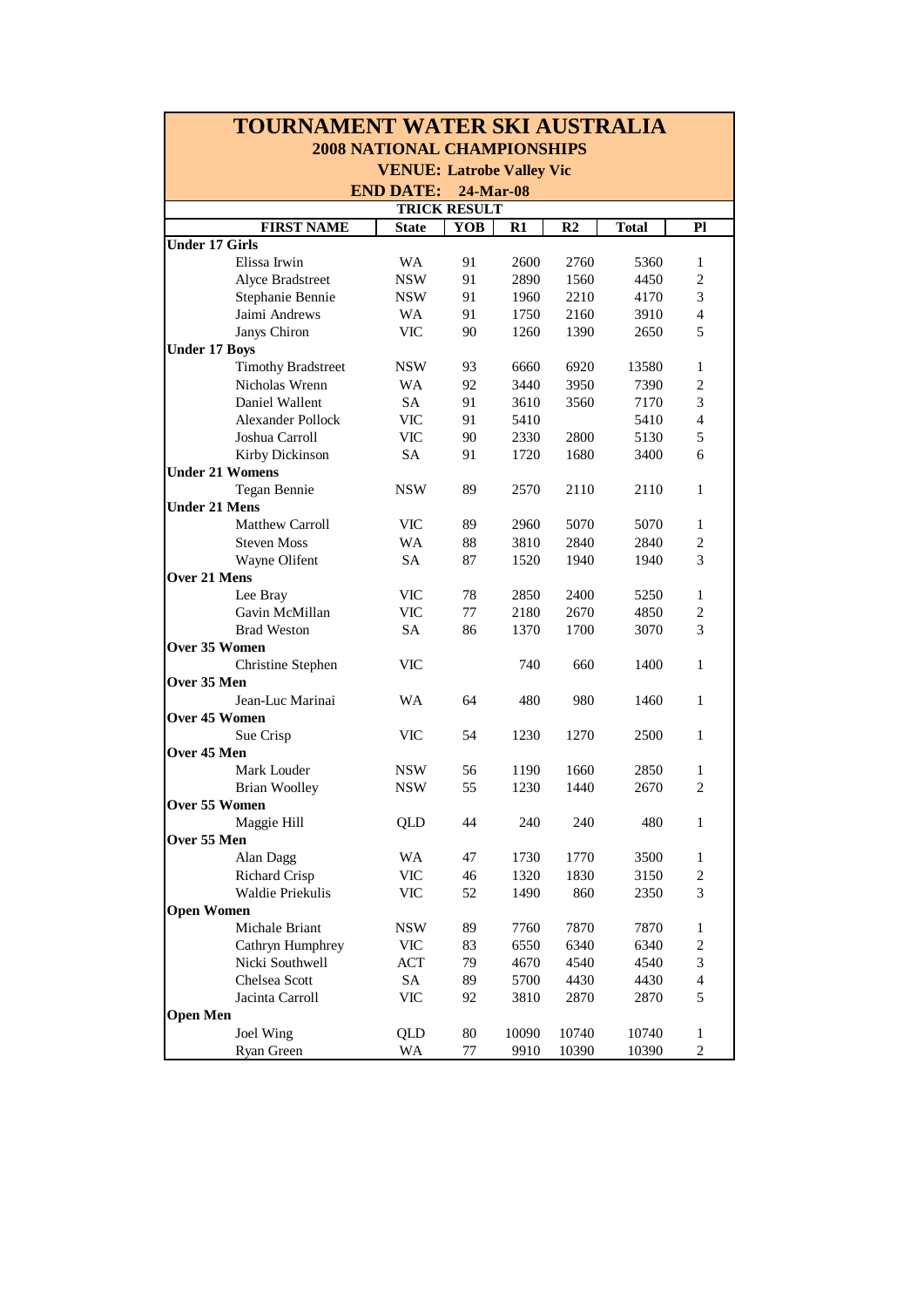| TOURNAMENT WATER SKI AUSTRALIA     |              |            |      |                |              |                |  |  |  |  |  |  |  |
|------------------------------------|--------------|------------|------|----------------|--------------|----------------|--|--|--|--|--|--|--|
| <b>2008 NATIONAL CHAMPIONSHIPS</b> |              |            |      |                |              |                |  |  |  |  |  |  |  |
| <b>VENUE: Latrobe Valley Vic</b>   |              |            |      |                |              |                |  |  |  |  |  |  |  |
| <b>END DATE:</b><br>24-Mar-08      |              |            |      |                |              |                |  |  |  |  |  |  |  |
| <b>JUMP RESULT</b>                 |              |            |      |                |              |                |  |  |  |  |  |  |  |
| <b>FIRST NAME</b>                  | <b>State</b> | <b>YOB</b> | R1   | R <sub>2</sub> | <b>Total</b> | P1             |  |  |  |  |  |  |  |
|                                    |              |            |      |                |              |                |  |  |  |  |  |  |  |
| <b>Under 14 Girls</b>              |              |            |      |                |              |                |  |  |  |  |  |  |  |
| <b>Teagan Burns</b>                | <b>VIC</b>   | 94         | 20.2 | 19.6           | 39.8         | $\mathbf{1}$   |  |  |  |  |  |  |  |
| Jacqueline McDonald                | <b>NSW</b>   | 93         | 18.4 | 20.8           | 39.2         | $\overline{2}$ |  |  |  |  |  |  |  |
| Olivia Collicoat                   | <b>VIC</b>   | 93         | 15.9 | 15.5           | 31.4         | 3              |  |  |  |  |  |  |  |
| Samantha Mead                      | <b>WA</b>    | 94         | 14.7 | 16.4           | 31.1         | $\overline{4}$ |  |  |  |  |  |  |  |
| <b>Maddy Brady</b>                 | <b>WA</b>    | 94         | 15.1 | 14.8           | 29.9         | 5              |  |  |  |  |  |  |  |
| Kayla Harward                      | <b>VIC</b>   | 95         | 14.7 | 15.0           | 29.7         | 6              |  |  |  |  |  |  |  |
| <b>Elise Pearson</b>               | QLD          | 95         | 10.8 | 10.4           | 21.2         | $\overline{7}$ |  |  |  |  |  |  |  |
| Carly O'Toole                      | <b>NSW</b>   | 96         | 10.1 | 9.4            | 19.5         | 8              |  |  |  |  |  |  |  |
| <b>Brooke Irwin</b>                | WA           | 94         | 9.6  | 9.5            | 19.1         | 9              |  |  |  |  |  |  |  |
| Jacinta Clegg                      | QLD          | 93         | 11.9 | 0.0            | 11.9         | 10             |  |  |  |  |  |  |  |
| Jenna Reardon                      | <b>NSW</b>   | 95         | 10.0 | 0.0            | 10.0         | 11             |  |  |  |  |  |  |  |
| <b>Under 14 Boys</b>               |              |            |      |                |              |                |  |  |  |  |  |  |  |
| Mitchell Cavanagh                  | <b>WA</b>    | 94         | 29.6 | 30.8           | 60.4         | $\mathbf{1}$   |  |  |  |  |  |  |  |
| Drew Ireland                       | <b>NSW</b>   | 94         | 27.7 | 28.1           | 55.8         | $\overline{2}$ |  |  |  |  |  |  |  |
| Joshua Briant                      | <b>NSW</b>   | 95         | 23.3 | 26.5           | 49.8         | 3              |  |  |  |  |  |  |  |
| Craig Jeude                        | QLD          | 95         | 18.6 | 22.2           | 40.8         | $\overline{4}$ |  |  |  |  |  |  |  |
| Jack Sheldon                       | <b>VIC</b>   | 94         | 17.4 | 20.2           | 37.6         | 5              |  |  |  |  |  |  |  |
| Callum McMurray                    | <b>SA</b>    | 93         | 17.1 | 17.8           | 34.9         | 6              |  |  |  |  |  |  |  |
| Damon Wooderson                    | <b>NSW</b>   | 95         | 17.2 | 16.4           | 33.6         | $\tau$         |  |  |  |  |  |  |  |
| Jerome Bechaz                      | <b>VIC</b>   | 96         | 16.6 | 16.2           | 32.8         | 8              |  |  |  |  |  |  |  |
| Joshua Wallent                     | <b>SA</b>    | 97         | 15.8 | 16.9           | 32.7         | 9              |  |  |  |  |  |  |  |
| Jake Dowding                       | WA           | 96         | 14.6 | 15.5           | 30.1         | 10             |  |  |  |  |  |  |  |
| Under 17 Girls                     |              |            |      |                |              |                |  |  |  |  |  |  |  |
| Janys Chiron                       | <b>VIC</b>   | 90         | 28.8 | 29.3           | 58.1         | $\mathbf{1}$   |  |  |  |  |  |  |  |
| Alyce Bradstreet                   | <b>NSW</b>   | 91         | 24.8 | 26.7           | 51.5         | $\overline{2}$ |  |  |  |  |  |  |  |
| Elissa Irwin                       | <b>WA</b>    | 91         | 22.3 | 19.9           | 42.2         | 3              |  |  |  |  |  |  |  |
| Jaimi Andrews                      | WA           | 91         | 13.2 | 14.7           | 27.9         | $\overline{4}$ |  |  |  |  |  |  |  |
| <b>Under 17 Boys</b>               |              |            |      |                |              |                |  |  |  |  |  |  |  |
| <b>Timothy Bradstreet</b>          | <b>NSW</b>   | 93         | 41.3 | 42.9           | 84.2         | $\,1$          |  |  |  |  |  |  |  |
| Daniel Wallent                     | SA           | 91         | 38.5 | 38.5           | 77.0         | $\overline{c}$ |  |  |  |  |  |  |  |
| Joshua Carroll                     | VIC          | 90         | 36.5 | 39.7           | 76.2         | 3              |  |  |  |  |  |  |  |
| Nicholas Wrenn                     | WA           | 92         | 34.4 | 36.6           | 71.0         | 4              |  |  |  |  |  |  |  |
| Joshua Louder                      | <b>NSW</b>   | 91         | 31.0 | 30.7           | 61.7         | 5              |  |  |  |  |  |  |  |
| Kirby Dickinson                    | SA           | 91         | 27.1 | 26.3           | 53.4         | 6              |  |  |  |  |  |  |  |
| Alexander Pollock                  | <b>VIC</b>   | 91         | 39.6 | 0.0            | 39.6         | 7              |  |  |  |  |  |  |  |

 $\blacksquare$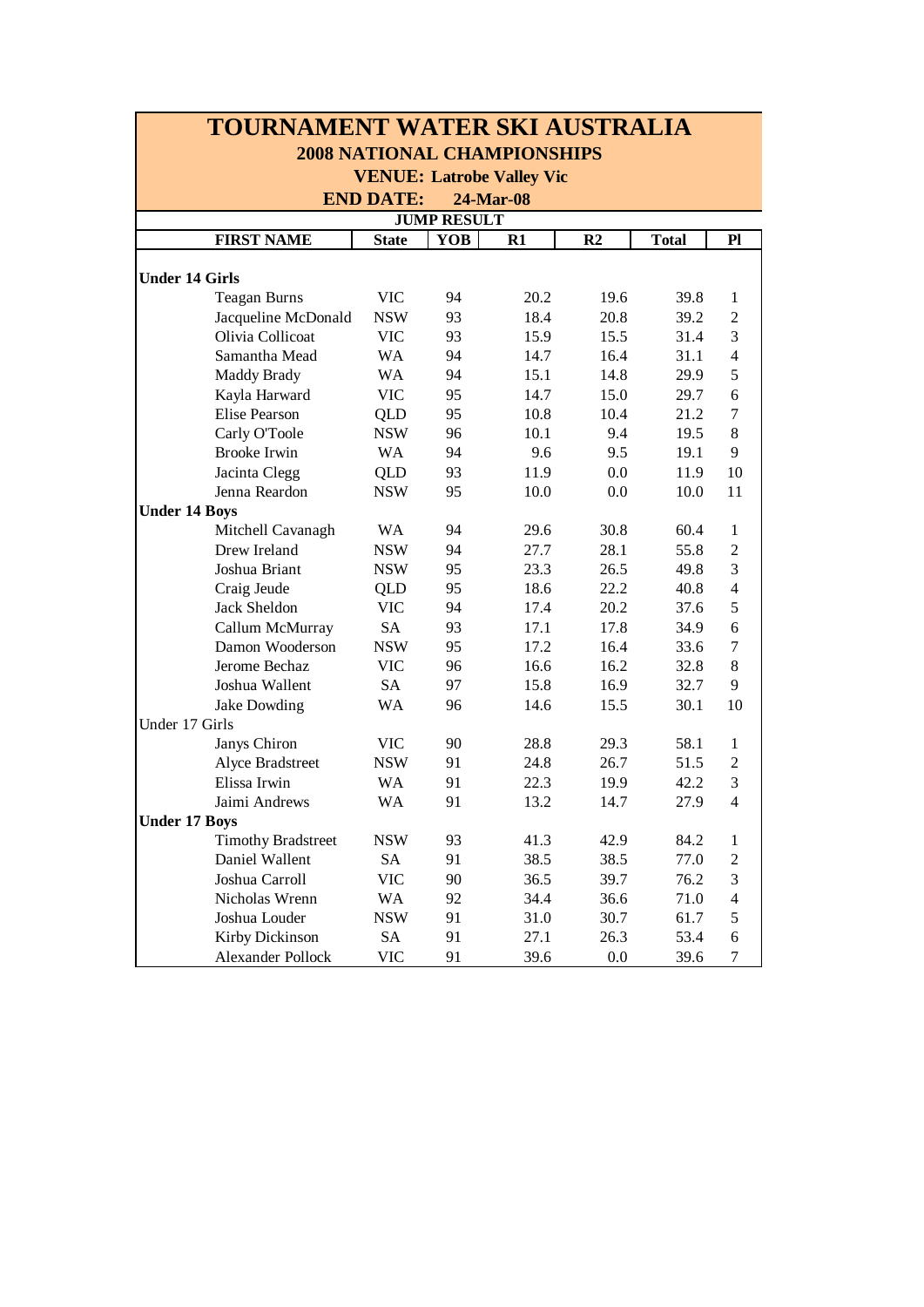| TOURNAMENT WATER SKI AUSTRALIA     |              |            |      |                |              |                |  |  |  |  |  |  |  |
|------------------------------------|--------------|------------|------|----------------|--------------|----------------|--|--|--|--|--|--|--|
| <b>2008 NATIONAL CHAMPIONSHIPS</b> |              |            |      |                |              |                |  |  |  |  |  |  |  |
| <b>VENUE: Latrobe Valley Vic</b>   |              |            |      |                |              |                |  |  |  |  |  |  |  |
| <b>END DATE:</b><br>24-Mar-08      |              |            |      |                |              |                |  |  |  |  |  |  |  |
| <b>JUMP RESULT</b>                 |              |            |      |                |              |                |  |  |  |  |  |  |  |
| <b>FIRST NAME</b>                  | <b>State</b> | <b>YOB</b> | R1   | R <sub>2</sub> | <b>Total</b> | P1             |  |  |  |  |  |  |  |
| <b>Under 21 Womens</b>             |              |            |      |                |              |                |  |  |  |  |  |  |  |
| Tegan Bennie                       | <b>NSW</b>   | 89         | 18.7 | 18.9           | 18.9         | 1              |  |  |  |  |  |  |  |
| Under 21 Mens                      |              |            |      |                |              |                |  |  |  |  |  |  |  |
| <b>Steven Moss</b>                 | <b>WA</b>    | 88         | 40.8 | 40.4           | 40.4         | 1              |  |  |  |  |  |  |  |
| Over 21 Mens                       |              |            |      |                |              |                |  |  |  |  |  |  |  |
| Adrian Kupinic                     | <b>VIC</b>   | 75         | 40.0 | 38.6           | 78.6         | 1              |  |  |  |  |  |  |  |
| Rodney Kitchen                     | <b>VIC</b>   | 74         | 32.9 | 33.6           | 66.5         | $\overline{2}$ |  |  |  |  |  |  |  |
| <b>Brad Weston</b>                 | <b>SA</b>    | 86         | 30.8 | 30.2           | 61.0         | 3              |  |  |  |  |  |  |  |
| Over 35 Men                        |              |            |      |                |              |                |  |  |  |  |  |  |  |
| Jean-Luc Marinai                   | <b>WA</b>    | 64         | 21.3 | 20.8           | 42.1         | $\mathbf{1}$   |  |  |  |  |  |  |  |
| Over 45 Men                        |              |            |      |                |              |                |  |  |  |  |  |  |  |
| Mark Louder                        | <b>NSW</b>   | 56         | 33.3 | 32.7           | 66.0         | $\mathbf{1}$   |  |  |  |  |  |  |  |
| Craig Stephen                      | <b>VIC</b>   |            | 25.2 | 24.6           | 49.8         | $\overline{2}$ |  |  |  |  |  |  |  |
| Over 55 Women                      |              |            |      |                |              |                |  |  |  |  |  |  |  |
| Over 55 Men                        |              |            |      |                |              |                |  |  |  |  |  |  |  |
| Waldie Priekulis                   | <b>VIC</b>   | 52         | 34.5 | 36.9           | 71.4         | 1              |  |  |  |  |  |  |  |
| Open Women                         |              |            |      |                |              |                |  |  |  |  |  |  |  |
| Cathryn Humphrey                   | <b>VIC</b>   | 83         | 37.4 | 38.0           | 38.0         | 1              |  |  |  |  |  |  |  |
| Jacinta Carroll                    | <b>VIC</b>   | 92         | 35.9 | 37.9           | 37.9         | $\overline{2}$ |  |  |  |  |  |  |  |
| <b>Chelsea Scott</b>               | <b>SA</b>    | 89         | 33.9 | 34.3           | 34.3         | 3              |  |  |  |  |  |  |  |
| Nicki Southwell                    | <b>ACT</b>   | 79         | 31.8 | 32.6           | 32.6         | $\overline{4}$ |  |  |  |  |  |  |  |
| Open Men                           |              |            |      |                |              |                |  |  |  |  |  |  |  |
| Ryan Green                         | <b>WA</b>    | 77         | 56.5 | 62.8           | 62.8         | 1              |  |  |  |  |  |  |  |
| Joel Wing                          | QLD          | 80         | 54.4 | 56.7           | 56.7         | $\overline{2}$ |  |  |  |  |  |  |  |
| Gavin McMillan                     | <b>VIC</b>   | 77         | 49.1 | 51.6           | 51.6         | 3              |  |  |  |  |  |  |  |
| <b>Matthew Carroll</b>             | <b>VIC</b>   | 89         | 46.5 | 51.4           | 51.4         | $\overline{4}$ |  |  |  |  |  |  |  |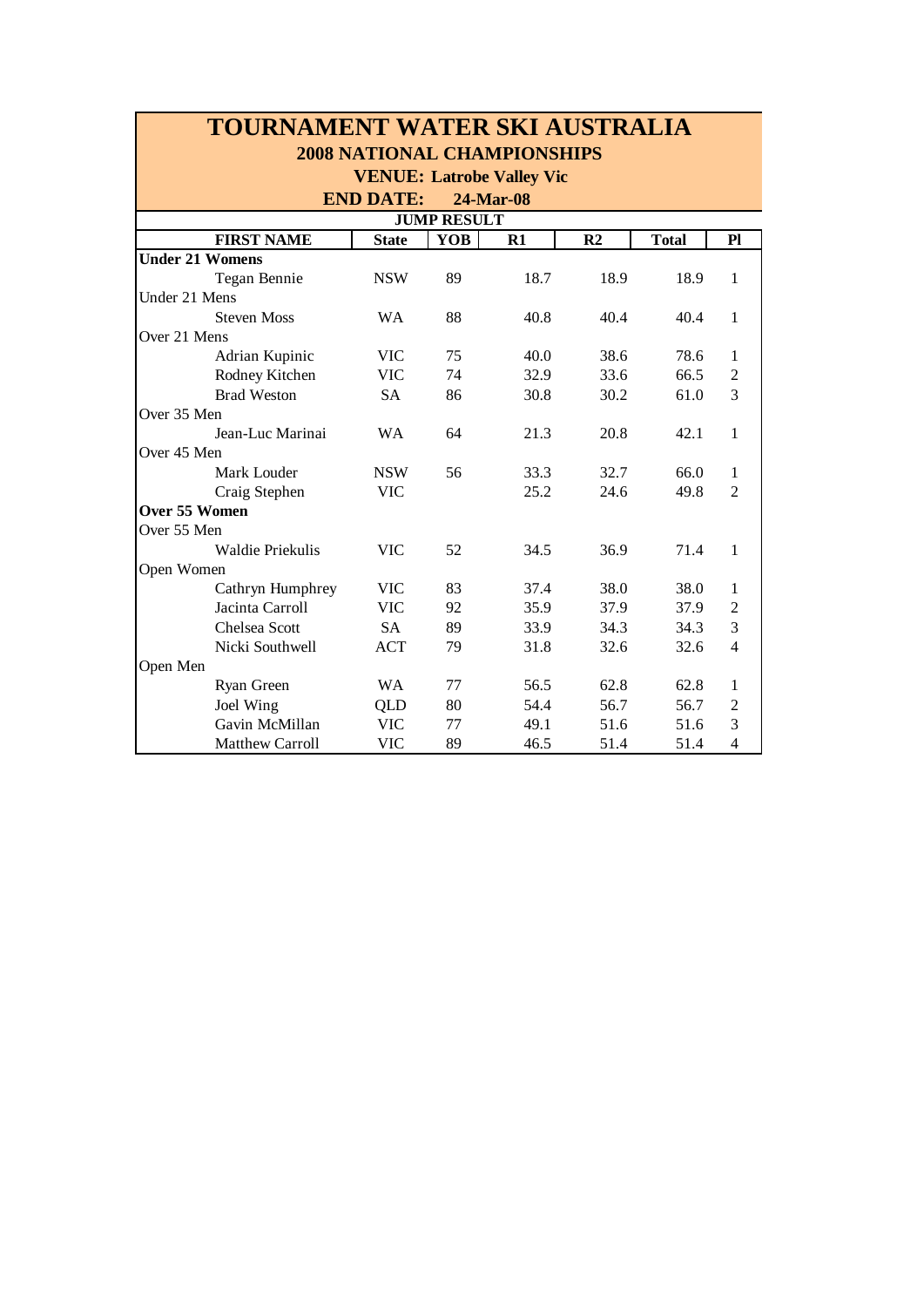| TOURNAMENT WATER SKI AUSTRALIA     |                  |            |                                  |        |        |        |                  |  |  |  |  |  |
|------------------------------------|------------------|------------|----------------------------------|--------|--------|--------|------------------|--|--|--|--|--|
| <b>2008 NATIONAL CHAMPOINSHIPS</b> |                  |            |                                  |        |        |        |                  |  |  |  |  |  |
|                                    |                  |            | <b>VENUE: Latrobe Valley Vic</b> |        |        |        |                  |  |  |  |  |  |
|                                    | <b>END DATE:</b> |            | 24-Mar-08                        |        |        |        |                  |  |  |  |  |  |
| <b>OVERALL RESULT</b>              |                  |            |                                  |        |        |        |                  |  |  |  |  |  |
| <b>FIRST NAME</b>                  | <b>State</b>     | <b>YOB</b> | Slalom                           | Tricks | Jump   | Total  | Place            |  |  |  |  |  |
| Under 10                           |                  |            |                                  |        |        |        |                  |  |  |  |  |  |
| <b>Travis Dunkley</b>              | <b>WA</b>        | 98         | 1000.0                           | 610.8  |        | 1610.8 | 1                |  |  |  |  |  |
| Archie Davis                       | <b>ACT</b>       | 98         | 950.5                            | 640.7  |        | 1591.2 | $\overline{2}$   |  |  |  |  |  |
| Lewis Dowding                      | <b>WA</b>        | 98         | 980.2                            | 497.0  |        | 1477.2 | $\mathfrak{Z}$   |  |  |  |  |  |
| Jeffrey Fitzsimons                 | <b>VIC</b>       | 97         | 901.0                            | 419.2  |        | 1320.2 | $\overline{4}$   |  |  |  |  |  |
| Ryan Burns                         | <b>VIC</b>       | 98         | 623.8                            | 455.1  |        | 1078.9 | 5                |  |  |  |  |  |
| Sarah O'Toole                      | <b>NSW</b>       | 99         | 39.6                             | 1000.0 |        | 1039.6 | $\sqrt{6}$       |  |  |  |  |  |
| Adam Brady                         | WA               | 98         | 633.7                            | 227.5  |        | 861.2  | $\boldsymbol{7}$ |  |  |  |  |  |
| Joel Pearson                       | <b>QLD</b>       | 98         | 559.4                            | 227.5  |        | 787.0  | $\,8\,$          |  |  |  |  |  |
| Charlie Arbon                      | <b>SA</b>        | 98         | 326.7                            | 191.6  |        | 518.3  | 9                |  |  |  |  |  |
| Leah Nowlan                        | <b>NSW</b>       | $00\,$     | 19.8                             | 245.5  |        | 265.3  | 10               |  |  |  |  |  |
| Zoe Harward                        | <b>VIC</b>       | 98         | 19.8                             | 245.5  |        | 265.3  | 10               |  |  |  |  |  |
| <b>Under 14 Girls</b>              |                  |            |                                  |        |        |        |                  |  |  |  |  |  |
| <b>Teagan Burns</b>                | <b>VIC</b>       | 94         | 889.9                            | 870.5  | 943.1  | 2703.6 | 1                |  |  |  |  |  |
| Samantha Mead                      | WA               | 94         | 1000.0                           | 973.2  | 621.7  | 2594.9 | $\overline{2}$   |  |  |  |  |  |
| Jacqueline McDonald                | <b>NSW</b>       | 93         | 972.5                            | 540.2  | 1000.0 | 2512.7 | 3                |  |  |  |  |  |
| Kayla Harward                      | <b>VIC</b>       | 95         | 752.3                            | 1000.0 | 520.1  | 2272.4 | $\overline{4}$   |  |  |  |  |  |
| Jacinta Clegg                      | QLD              | 93         | 908.3                            | 857.1  | 327.3  | 2092.7 | 5                |  |  |  |  |  |
| <b>Maddy Brady</b>                 | WA               | 94         | 789.0                            | 763.4  | 527.0  | 2079.4 | $\sqrt{6}$       |  |  |  |  |  |
| Olivia Collicoat                   | <b>VIC</b>       | 93         | 733.9                            | 361.6  | 584.3  | 1679.9 | $\boldsymbol{7}$ |  |  |  |  |  |
| Carly O'Toole                      | <b>NSW</b>       | 96         | 532.1                            | 866.1  | 235.8  | 1634.0 | $\,8\,$          |  |  |  |  |  |
| Elise Pearson                      | QLD              | 95         | 623.9                            | 348.2  | 269.6  | 1241.7 | 9                |  |  |  |  |  |
| <b>Brooke Irwin</b>                | <b>WA</b>        | 94         | 587.2                            | 312.5  | 213.0  | 1112.7 | 10               |  |  |  |  |  |
| Jenna Reardon                      | <b>NSW</b>       | 95         | 532.1                            | 205.4  | 231.1  | 968.6  | 11               |  |  |  |  |  |
| <b>Under 14 Boys</b>               |                  |            |                                  |        |        |        |                  |  |  |  |  |  |
| Joshua Briant                      | <b>NSW</b>       | 95         | 876.4                            | 1000.0 | 740.3  | 2616.7 | 1                |  |  |  |  |  |
| Mitchell Cavanagh                  | WA               | 94         | 932.6                            | 313.3  | 1000.0 | 2245.9 | $\overline{2}$   |  |  |  |  |  |
| Drew Ireland                       | <b>NSW</b>       | 94         | 707.9                            | 190.4  | 832.4  | 1730.6 | 3                |  |  |  |  |  |
| Callum McMurray                    | <b>SA</b>        | 93         | 1000.0                           | 97.5   | 334.0  | 1431.4 | $\overline{4}$   |  |  |  |  |  |
| Craig Jeude                        | <b>QLD</b>       | 95         | 640.4                            | 131.9  | 519.5  | 1291.9 | $\mathfrak s$    |  |  |  |  |  |
| Jack Sheldon                       | <b>VIC</b>       | 94         | 685.4                            | 99.0   | 430.1  | 1214.5 | $\sqrt{6}$       |  |  |  |  |  |
| Jake Dowding                       | WA               | 96         | 550.6                            | 191.9  | 253.3  | 995.7  | 7                |  |  |  |  |  |
| Jerome Bechaz                      | <b>VIC</b>       | 96         | 595.5                            | 75.0   | 290.5  | 960.9  | $\,8\,$          |  |  |  |  |  |
| Damon Wooderson                    | <b>NSW</b>       | 95         | 460.7                            | 121.4  | 311.9  | 894.0  | 9                |  |  |  |  |  |
| Joshua Wallent                     | SA               | 97         | 112.4                            | 340.3  | 301.1  | 753.8  | 10               |  |  |  |  |  |
| <b>Under 17 Girls</b>              |                  |            |                                  |        |        |        |                  |  |  |  |  |  |
| Alyce Bradstreet                   | <b>NSW</b>       | 91         | 1000.0                           | 1000.0 | 840.5  | 2840.5 | 1                |  |  |  |  |  |
| Elissa Irwin                       | WA               | 91         | 807.7                            | 955.0  | 570.6  | 2333.3 | $\overline{c}$   |  |  |  |  |  |
| Janys Chiron                       | <b>VIC</b>       | 90         | 615.4                            | 481.0  | 1000.0 | 2096.4 | $\mathfrak{Z}$   |  |  |  |  |  |
| Jaimi Andrews                      | WA               | 91         | 507.7                            | 747.4  | 104.3  | 1359.4 | $\overline{4}$   |  |  |  |  |  |